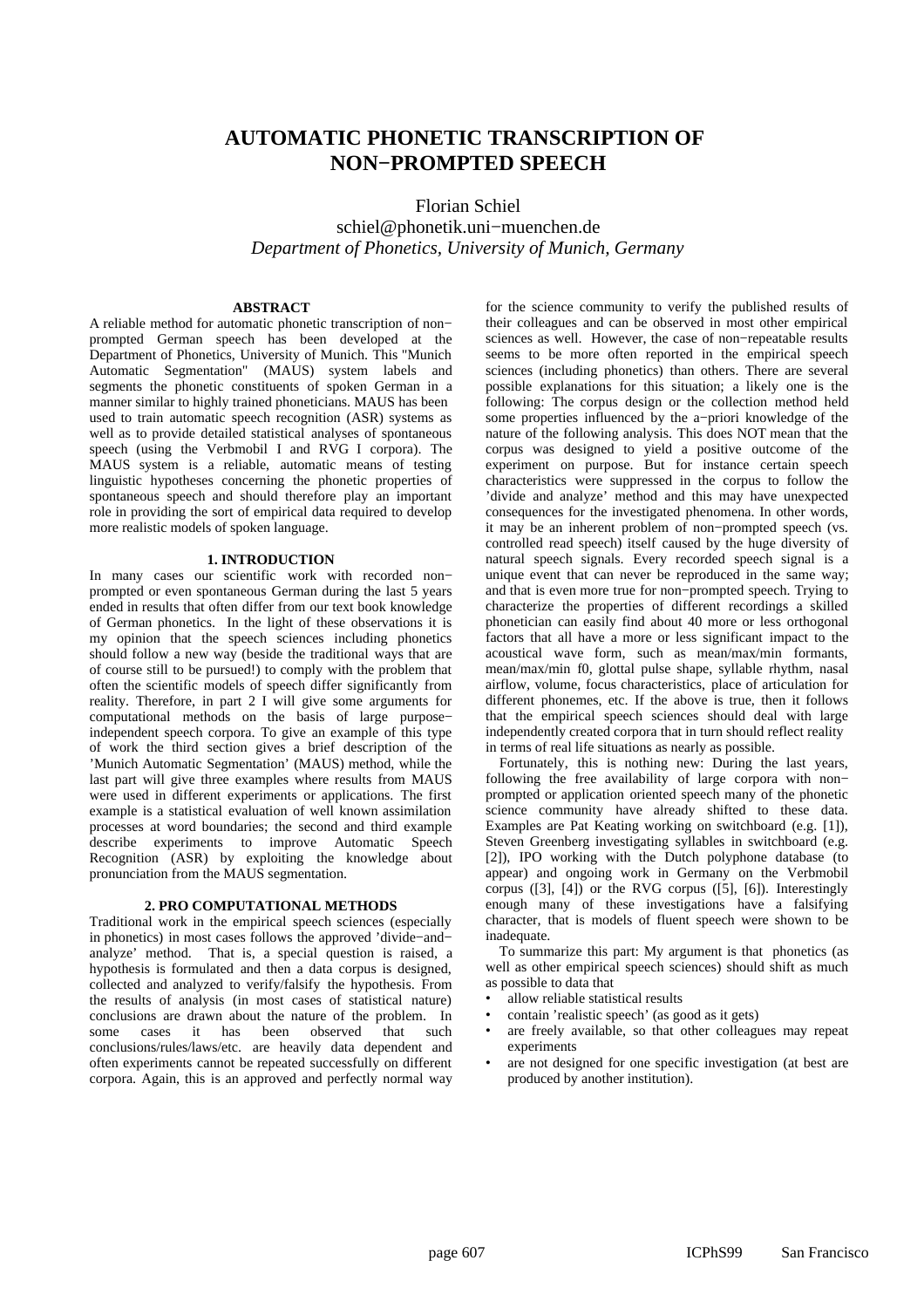To give one example for the possible usage of computational methods in the speech sciences the following part will give a very short outline about the MAUS method developed in Munich.

#### **3. THE MAUS METHOD**

# **3.1. Principle**

The 'Munich AUtomatic Segmentation' (MAUS) system developed at our lab enables us for the first time to phonologically transcribe large amounts of non−prompted speech for statistical analysis. In one sentence, MAUS uses a constraint search space derived from the canonical pronunciation of the given utterance in a standard Viterbi alignment to come up with a broad phonetic transcript (SAM Phonetic Alphabet, see e.g. [8]) and a segmentation of the speech wave form. Although the segmentation still lacks the accuracy of a manual segmentation and labeling, the transcripts are within the range of the performance of skilled phoneticians on the same task. For more details about the MAUS method refer to [9], [10] and [11].

The step−by−step procedure to analyze a spoken utterance can be summarized as follows (refer to figure 1):

Input to MAUS is the speech wave and some orthographic form of the spoken text. The text may be optionally, but not necessarily extended by noise and silence markers. The text is parsed into a chain of single words (punctuation marks are stripped) and passed to a text−to−phoneme algorithm, which is either rule−based or a combination of lexicon lookup and fallback to the rule−based system. The resulting string consisting of phonemic SAM−PA symbols ([8]) is enlarged by optional inter−word silence symbols and passed to the next stage called WORDVAR.

WORDVAR is a production system with re−write rules that has expertise about German pronunciation. It takes the linear chain of SAM−PA symbols (the so called canonical pronunciation of the utterance) and computes an acyclic directed graph that represents all probable pronunciation variants of this utterance together with the predictor probability (nodes contain phonemic/allophonic symbols, while arcs represent transitions from one symbol to the next; see figure 2 for an example). Each path through this graph represents a unique possible pronunciation, while the product of all probabilities along the arcs gives the total predictor probability of this variant ([10]).

The graph and the speech wave is passed to a standard Viterbi alignment procedure that computes the best combined probability of acoustical score and predictor probability, in other words, finds the most likely path through the graph. The outcome of the alignment process is a transcript in SAM−PA together with a segmentation of the speech wave in 10msec increments.

#### **3.2 The rule sets**

MAUS can be used in two different modes using two different sets of phonological rules for the creation of the constraining pronunciation graph. A rule has the general form of

 $LBR > LNR$ ; P

where *L, B, R* and *N* are sequences of SAM−PA symbols and *P* denotes the negative logarithm of the rule probability. *L* and *R* define the left and right context of the rule; *B* is replaced by *N*.



Figure 1. Processing in MAUS

The term *phonological rule is* somewhat misleading here because the underlying alphabet SAM−PA is not a pure phonological set but contains allophones as well. However, to avoid the term *phonetic−phonologic* the rules are referred to as *phonologic* throughout this paper.

*P* denotes the a−posteriori probability −log[*P(LNR*/LBR)] that the body *B* is replaced by *N* whenever the sequence *LBR* occurs in the canonical string of the utterance. This implies a non−recursive application of the rule set; thus the output of a rule cannot be input to another (or the same) rule. By this we gain a better control of what the rule sets possibly produce and reduce the amount of irrelevant hypotheses by several magnitudes per utterance.

Currently MAUS uses two types of rule sets (a third is under development and presented in a separate paper at this conference). In the *rule−based mode* it exploits knowledge about pronunciation variation found in the literature and empirical studies about manually segmented speech compiled into a set of approx. 6500 re−write rules. Since no statistical knowledge can be derived from literature, the rule probabilities of this set are consequently set to 1.0 ([7]). In the *statistical mode* the rule set is automatically derived from a small sample of manually segmented and labeled data (typically 1h of speech) and each re−write rule is associated with an a−posteriori probability *P* computed from the pruned observation frequency ([11]).

Figure 3 shows a result from a MAUS segmentation of the German word 'neunzigste'. As may be seen, the affricate /ts/ was reduced to an /s/ and the the second plosive /t/ has a wrong left boundary. These are typical errors that should be corrected by the still missing third last stage of MAUS.

A more detailed evaluation of the MAUS performance compared to human transcribers can be found in  $[11]$ .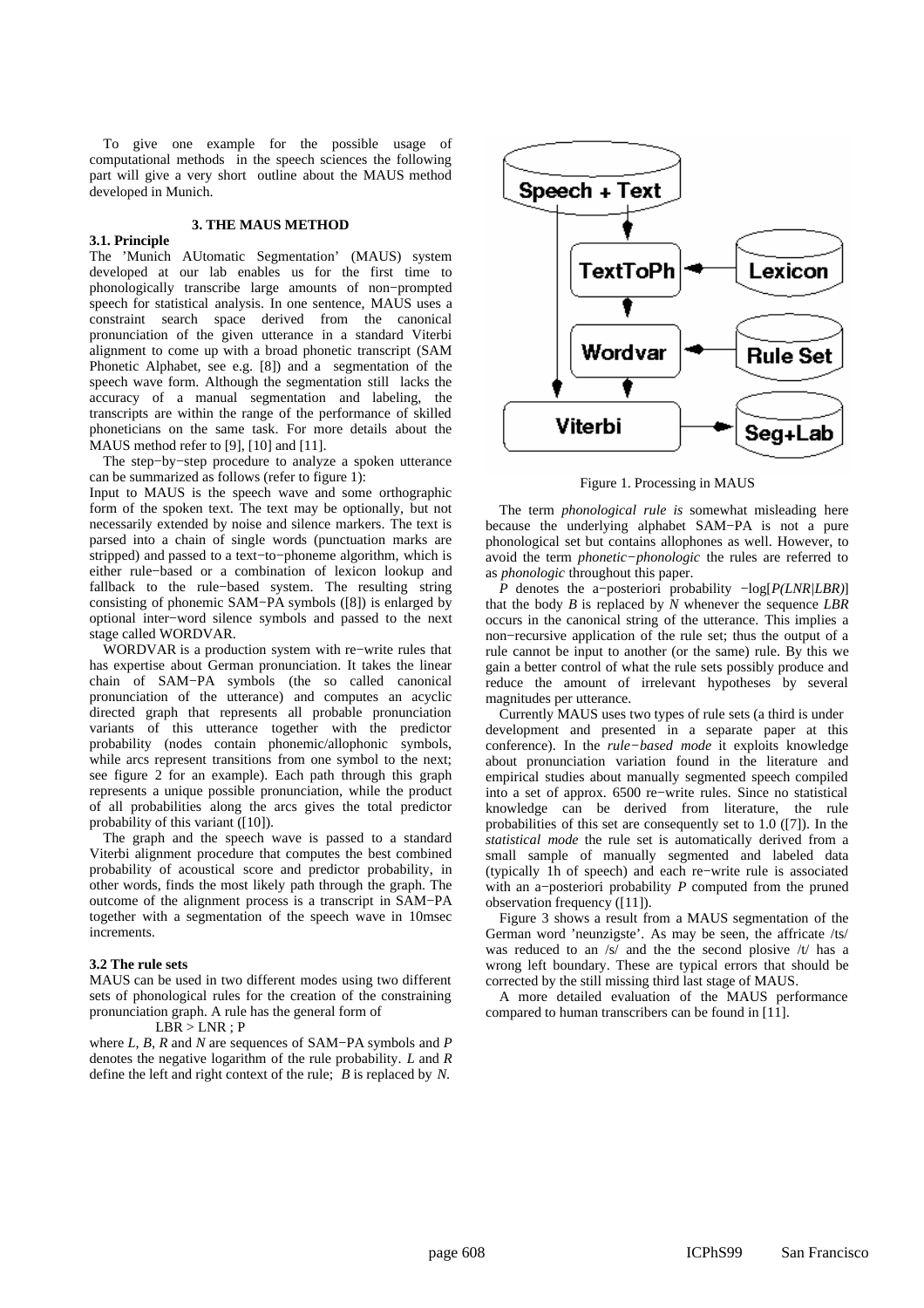

Figure 2. The MAUS pronunciation graph of the German word 'neunzigste' (ninetieth)

## **4. EXAMPLES 4.1. Cross−word assimilation in Verbmobil I**

Aside from other investigations the simplest analysis was to verify whether phonetic/phonologic effects in non−prompted speech can be statistically verified in the Verbmobil 1 corpus as well. Our special interest was assimilation effects across word boundaries.

The VM1 corpus is a collection of 1956 dialogue recordings of 779 different speakers produced in 1993 − 1996. It contains 13910 utterances (turns) each with 22.8 words in average. In each dialog both speakers had to negotiate up to 7 business appointments using defined calendars. Overlapping speech was prevented by use of a push−to−talk−button. The whole corpus was transcribed into an orthographic markup language containing the spoken words and tags for technical noises, articulatory noises, linguistic effects such as repair, repeat, pronunciation variants, proper names, numbers, spellings and others. Parts of the corpus were labeled and segmented manually with regards to phonemic segments, prosody and dialog acts ([3]).

We choose the following re−write rules (formulated in extended German SAM−PA; '#' denotes a word boundary) from an earlier investigation done at our lab [7]:

Regressive assimilation of place of articulation

| $p#k \rightarrow \#k$                                   | (0/95)    | $p(A C) = 0$      |
|---------------------------------------------------------|-----------|-------------------|
| $\text{t#p} \rightarrow \text{#p}$                      | (106/196) | $p(A C) = 0.3509$ |
| $\text{t} \# \text{m} \rightarrow \text{p} \# \text{m}$ | (0/2290)  | $p(A C) = 0$      |
| $n#p \rightarrow m#p$                                   | (16/544)  | $p(A C) = 0.0286$ |

Regressive assimilation of manner of articulation t#z -> #s (0/1376)  $p(A|C) = 0$ 

| Progressive assimilation of manner of articulation |            |                   |  |  |
|----------------------------------------------------|------------|-------------------|--|--|
| $n#d \Rightarrow #n$                               | (360/7444) | $p(A C) = 0.0461$ |  |  |
| $m#b \rightarrow \#m$                              | (0/808)    | $p(A C) = 0$      |  |  |

| $\text{std} \rightarrow \text{Hs}$    | (7/3131)    | $p(A C) = 0.0022$ |
|---------------------------------------|-------------|-------------------|
| Voicing assimilation                  |             |                   |
| $\text{t#v} \rightarrow \text{d#v}$   | (1/1833)    | $p(A C) = 0.0005$ |
| $\text{t\#v} \rightarrow \text{t\#f}$ | (0/1834)    | $p(A C) = 0$      |
| $t\#d \rightarrow \#d$                | (3053/2404) | $p(A C) = 0.5595$ |
| $t#d \rightarrow \#t$                 | (0/5457)    | $p(A C) = 0$      |
|                                       |             |                   |

Deletion of voiceless fricatives

| t#h —> t# | (41/852) | $p(A C) = 0.0459$ |
|-----------|----------|-------------------|
| N#h –> N# | (4/45)   | $p(A C) = 0.0816$ |
| C#h –> C# | (51/947) | $p(A C) = 0.0511$ |
| x#t —> #t | (1/324)  | $p(A C) = 0.0031$ |
| x#h —> #h | (3/174)  | $p(A C) = 0.0169$ |

We analyzed 303446 spoken words with the MAUS method and counted the appearance of the above assimilations. The total numbers (appeared/not appeared) are given in brackets in the second column; the a−posteriori probabilities for the occurrence of the assimilation A given the context C is given in the third column. As you can see from the raw results, six out of seventeen assimilations never occurred in the MAUS segmentation.

This result does not automatically imply that none of the listed assimilations can be found in the data; it means that the underlying statistical models in MAUS decided to model the speech wave in a way to maximize the overall Likelihood between data and model. For instance, it might be that the regressive assimilation *t#m −> p#m* was very sparse in the bootstrap set of MAUS and was therefore pruned in favor of other observations.

## **4.2. Regional Variation in Verbmobil I**

Another experiment derived from our massive data approach was the investigation whether the knowledge of the dialect class of an unknown speaker might be a benefit for ASR in the Verbmobil speech recognizer. This work was done by N.